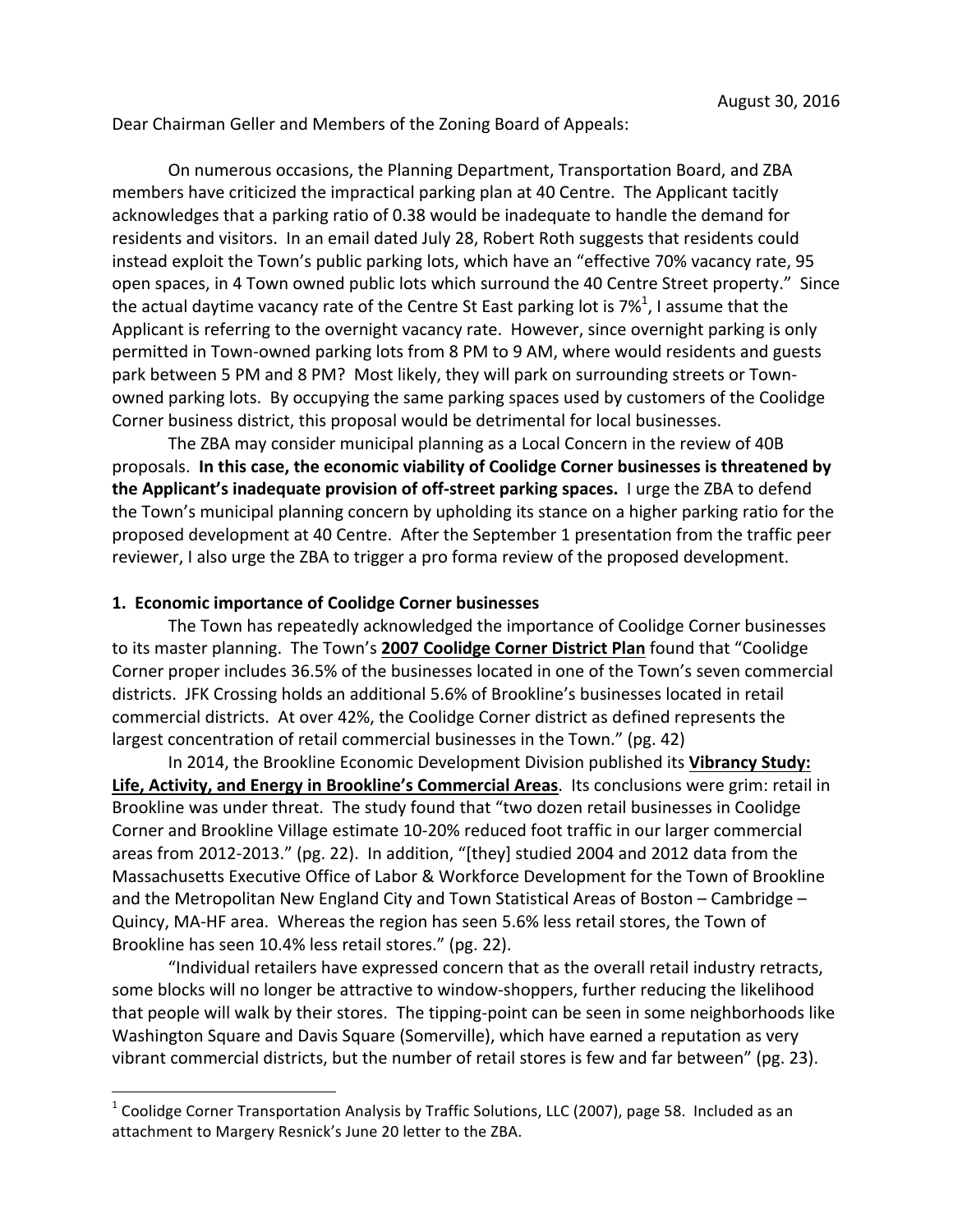## **2. Inadequate parking threatens the viability of Coolidge Corner businesses**

In 2014, the Town commissioned a **Coolidge Corner Consumer Survey** that received 1,741 responses (see attachment). Customers who drove to Coolidge Corner were so dissatisfied with the lack of parking that they often reduced their shopping visits:

- "Parking is an issue for a significant portion of customers  $-41%$  of Brookline customers and 34% of Greater Boston customers rated ability to find parking as 'poor' or 'below average' " (pg. 4)
- "Customers arriving by car spent more per trip than those using other modes of transportation. It is possible that customers might prefer a car when carrying larger amounts of merchandise and/or going out for more extensive dining and entertainment." The average expenditure of car customers was nearly \$70. (pg. 17)
- "12% of customers said the frequency of their visits has decreased. The most common reasons cited were: 1) moved further away; 2) parking (including availability, cost and tickets)" (pg. 16)
- "Parking is an issue for a significant portion of customers, both being able to find parking and parking meter time limits; mitigating these issues might encourage customer frequency." (pg. 25)

The **Coolidge Corner Merchants Association** also conducted an employee parking survey in 2006<sup>2</sup>. The survey "identified 756 employees that attempt to park in Coolidge Corner on a weekly basis. We identified 119 businesses that employ 1,263 people. Even if the Centre Street West lot and the 10 hour meters were efficiently utilized, we would still have a severe parking crisis in Coolidge Corner."

These above surveys demonstrate that private utilization of Town-owned parking lots and on-street parking could inflict serious economic harm to Coolidge Corner businesses. I strongly encourage the Planning department to commission an economic analysis on the amount of total revenue, as well as meal tax dollars, generated by each parking space in Coolidge Corner. This finding would be relevant for three other Comprehensive Permit or Project Eligibility Letter proposals in Coolidge Corner.

## **3. Municipal planning represents a Local Concern under Chapter 40B**

As noted above, the private abrogation of parking spaces by the proposed development poses a specific and legitimate economic concern to the Town. Under 760 CMR 56.07(3)(g), the ZBA may consider the Local Concern of Municipal and Regional Planning, including:

- 1. a municipality's master plan, comprehensive plan, housing plan, Housing Production Plan, or community development plan;
- 2. the applicable regional policy plan; and

 

3. the results of the municipality's efforts to implement such plans.

In the 2007 **Coolidge Corner District Plan**, one of the 5 key findings of the 2007 Coolidge Corner District Plan was to "promote and enhance the Coolidge Corner commercial district" (pg. 4). Given the longstanding lack of parking in the area, two specific recommendations to encourage commercial viability included:

<sup>&</sup>lt;sup>2</sup> http://www.brooklinehub.com/ccma-conducts-parking-survey-in-search-of-solutions/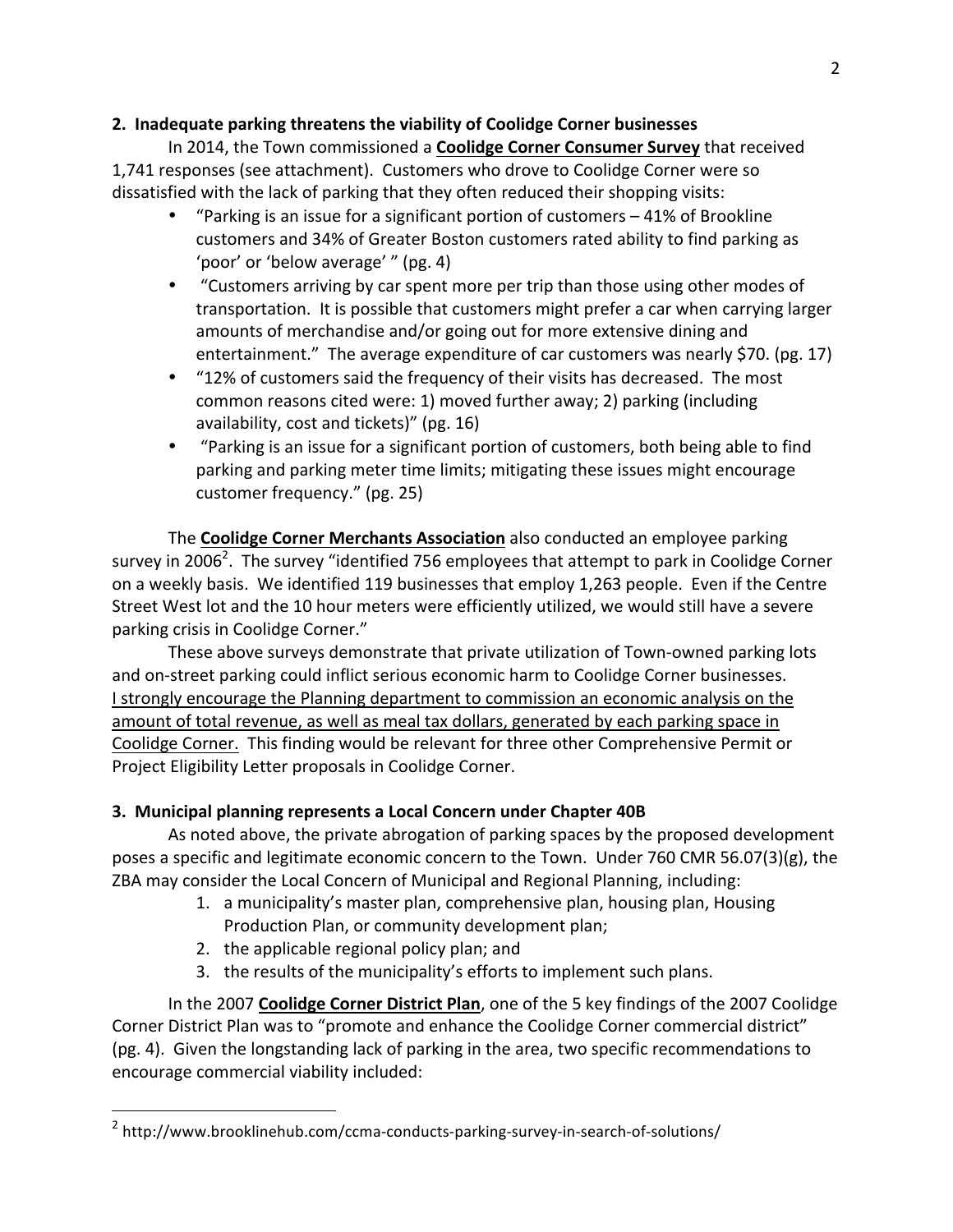- "Use incentives and revise restrictions to provide Coolidge Corner employee parking in ways that increase the number of spaces available for Coolidge Corner **customers.**" (pg.4)
- "Use management techniques suggested by Traffic Solutions to **increase the usage** of available parking, including enforcement to provide turnover of parking spaces and exploring options for better using existing supply." (pg. 4)

Thus, the specific municipal planning interest is to increase the net parking supply for customers of Coolidge Corner businesses, in order to support their economic viability. This planning interest is articulated both in the 2005 Brookline Comprehensive Plan, as well as the 2007 Coolidge Corner District Plan. The expert evidence in the 2007 Coolidge Corner Transportation Analysis, the 2014 Coolidge Corner Consumer Survey, the 2006 Coolidge Corner Merchants Association parking survey, and the 2014 Economic Development Division's Vibrancy Study all support the conclusion that there is inadequate parking for customers in Coolidge Corner. The Applicant's parking plan relies on private use of Town-owned parking lots and onstreet parking, which would be directly opposed to the Town's municipal planning interest.

## **4. Housing Appeals Committee precedents for balancing tests for municipal planning**

In several recent decisions, Housing Appeals Committee<sup>3,4,5,6</sup> has specified a two-part analysis in weighing a Town's master plan with the need for affordable housing. In all four cases, the respective Zoning Boards of Appeals denied the Comprehensive Permit applications. On appeal, the Housing Appeals Committee subjected the Zoning Boards to a two-part analysis:

"As a threshold matter, the Board must present sufficient evidence concerning its master plan (or similar planning documents, as described in our regulations) to meet a three-part test:

- 1. Is the plan *bona fide*? Was the plan legitimately adopted, and does it continue to function as a viable planning tool in the town?
- 2. Does the plan promote affordable housing? ...
- 3. Has the plan been implemented in the area of the site?" (*Hanover R.S. Limited* Partnership v. Andover Zoning Board of Appeals, HAC No. 12-04, pg. 6)

"Thus, in most cases, our real focus is on the analysis that follows the threshold test, that is, on the analysis that allows us to determine the weight of the town's local planning concern that is to be balanced against the regional need for affordable housing. This local concern typically includes both one or more specific, narrow planning interests and the town's overall interest in the integrity of its planning process. Consistent with our precedents and regulations, the analysis of these complex, interrelated interests can be broken into several factors. The Board need not introduce evidence with regard to each of these, but it must introduce enough evidence to cumulatively establish a local concern of sufficient weight to outweigh the regional need

 

 $3$  Hollis Hills, LLC v Lunenburg Zoning Board of Appeals (HAC No. 07-13)

 $4$  28 Clay Street Middleborough, LLC v Middleborough Zoning Board of Appeals (HAC No. 08-06)

 $<sup>5</sup>$  Hanover Woods, LLC v Hanover Zoning Board of Appeals (HAC No. 11-04)</sup>

 $6$  Hanover R.S. Limited Partnership v Andover Zoning Board of Appeals (HAC No. 12-04)